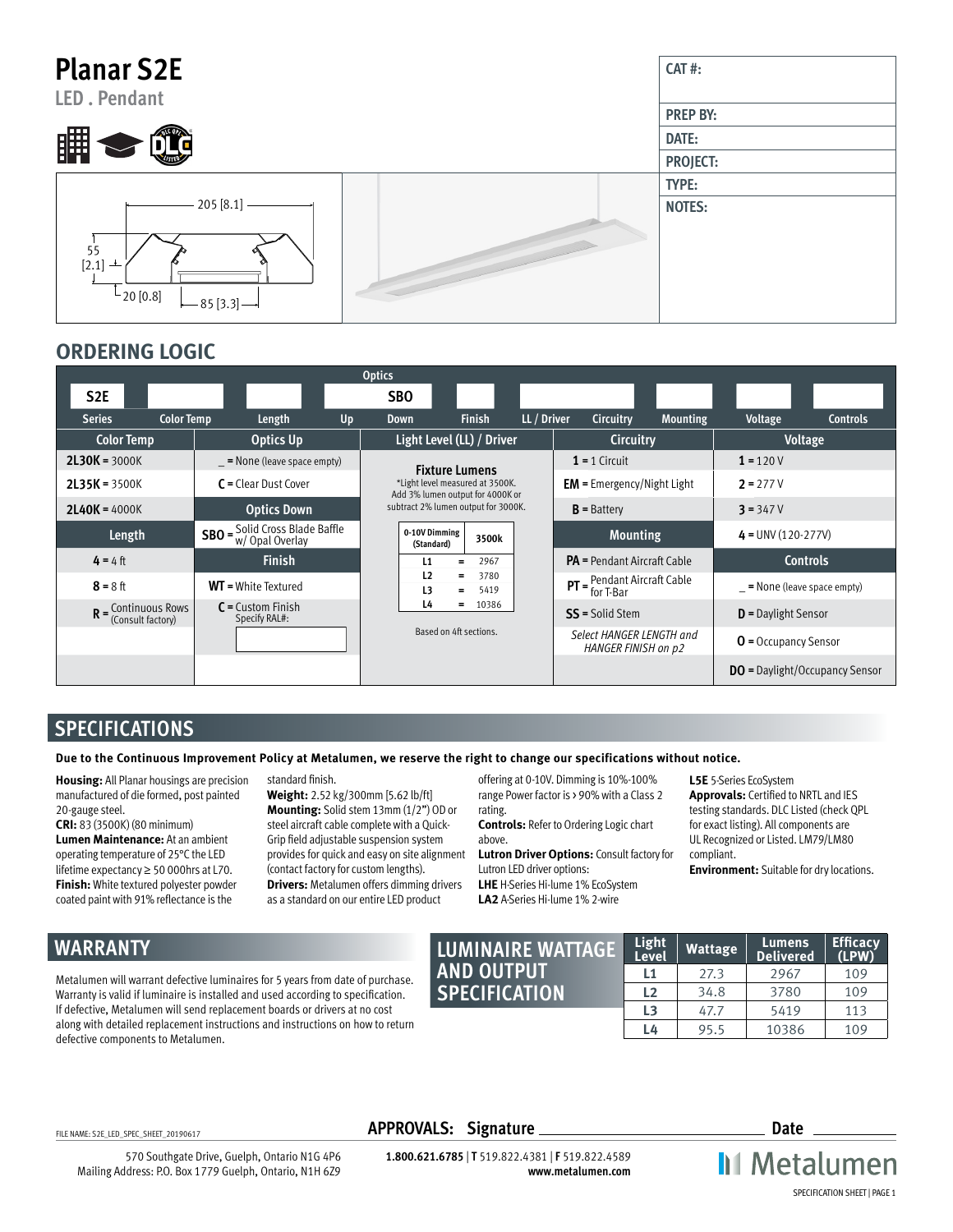### **Planar S2E LED . Pendant**



FILE NAME: S2E\_LED\_SPEC\_SHEET\_20190617